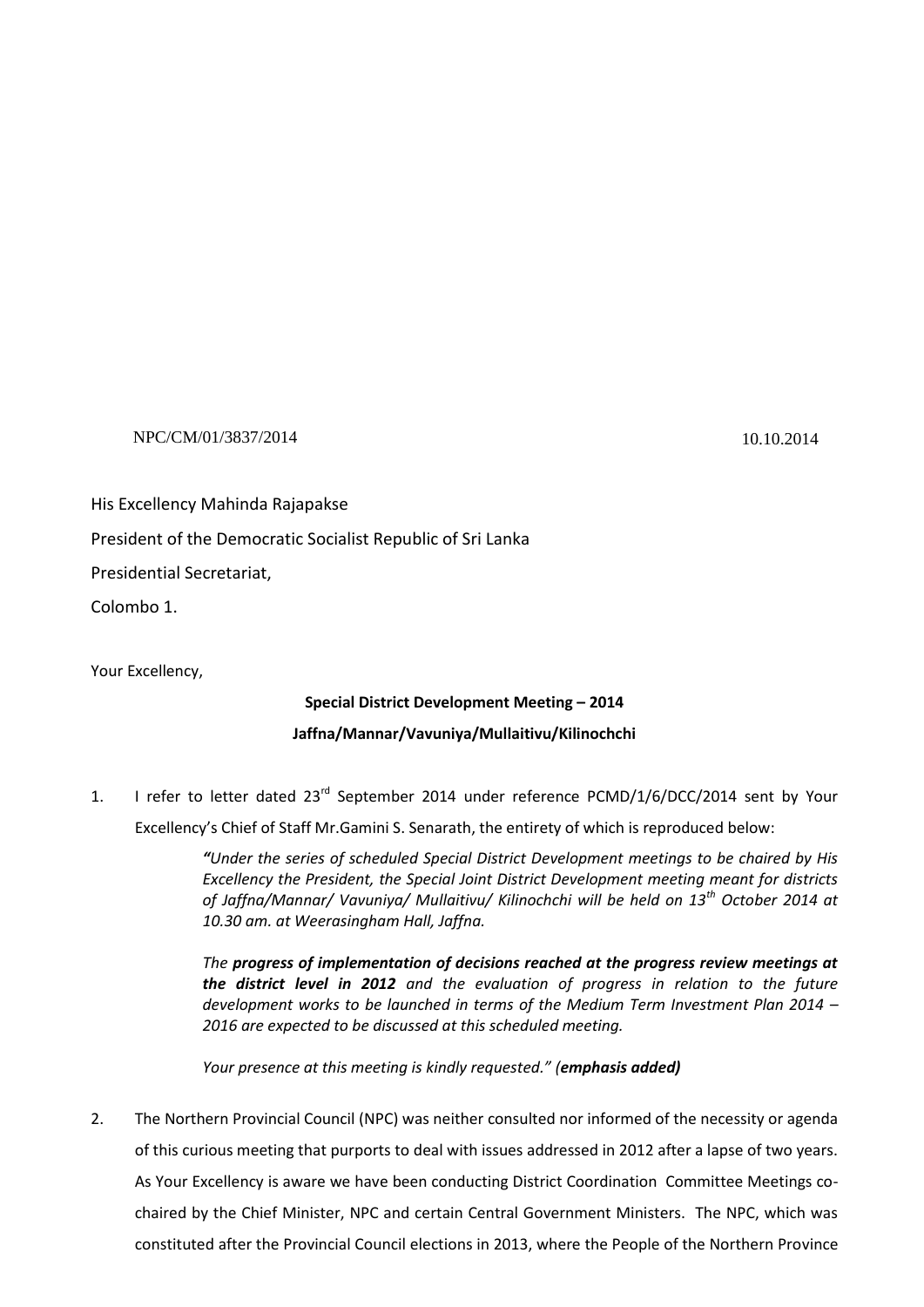overwhelmingly rejected the existing policy of the Government in the Northern Province and granted an unprecedented 30 out of 38 seats to the Tamil National Alliance (TNA), is puzzled and perturbed as to why Your Excellency is picking up the strings left in 2012 suddenly in October 2014, overlooking the matters discussed at the DCC Meetings that had the participation of the People's direct representatives. Clearly, the NPC is not viewed as a partner in addressing the concerns of the warravaged North. On the contrary, the will of an authoritarian regime is foisted on the NPC in opposition to the democratic will of the people.

3. In fact, we have been informed that on  $12<sup>th</sup>$  instant Your Excellency is to hand over permits to lands in the Northern Province at Kilinochchie to almost 20,000 persons as follows:

Kilinochchie - to 3886 persons Mullaitivu - to 3642 persons Mannar - to 7202 persons Vavuniya - to 4228 persons Jaffna - to 1001 persons

I am further told over 400 busloads have been arranged to bring people from far off places to Kilinochchie. If they are coming to receive the Permits to be distributed by Your Excellency it appears they have been kept for many months without being entrusted with their permits only to facilitate the creation of some political capital.

- 4. As the Minister in charge of Lands in the Northern Province I am unaware of the process undertaken by your Officers to select the recipients, the legal basis on which you have decided to be so lavish with the lands in the Northern Province, the criteria based on which allottees had been selected, when they had been selected, or whether persons who are not residents of the Northern Province have been also included in this list. I am, of course, aware that a Minister of your Government and an MP allied to Your Excellency's Party dispensed 1284 permits prior to February, 2013 based on their political needs in gross violation of principles of due process, transparency and accountability.
- 5. The grant of permits should, in the normal course, be carried out in accordance with the law and beneficiaries usually receive their permits as and when the process is completed. Assuming that persons to whom permits are being given have been selected in accordance with the law, the inordinate delay in issuing permits to them, is unconscionable and disappointingly similar to the measures taken to release around two hundred and fifty thousand people, who were unnecessarily incarcerated in inhuman conditions, just prior to the Presidential Election of 2010. The TNA's Manifesto during the election, according to which pledge we aspire to function, sets out the following relevant pertinent points on the issue of land use: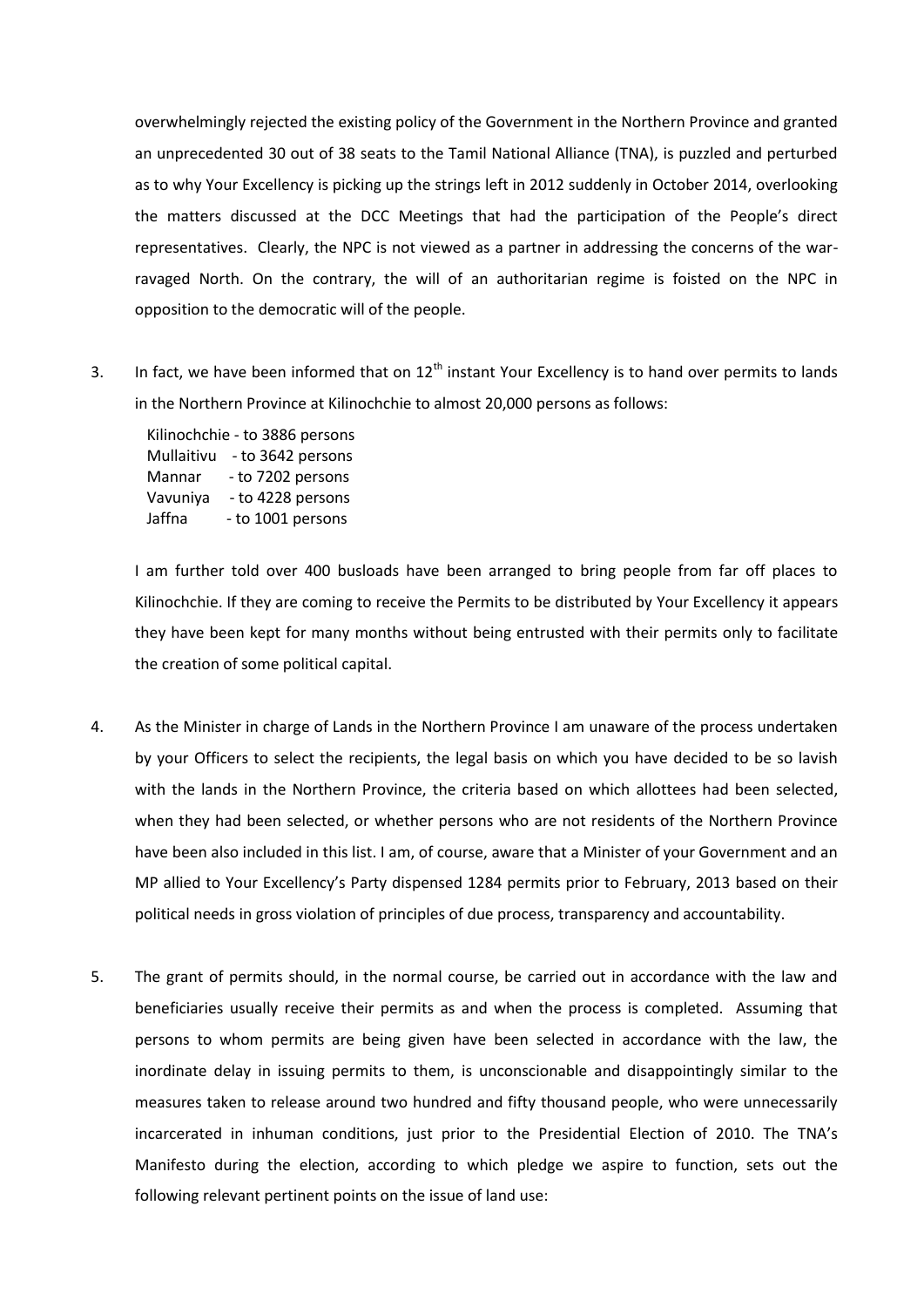*"Even four years after the end of the war the government still designates areas as High Security or Restricted Zones and prevents the inhabitants from re-settling in those areas. Large amounts of lands have been seized by the government from the owners without due process. No democratic government has the right to seize land without due process. The government will have to respect the rights of private property owners and restore such lands to the rightful owners. A significant proportion of those evicted from these lands are living in very harsh conditions. The government's draconian regulations on land acquisition and re-occupation has deprived thousands of Tamils of rich agricultural lands and restrictions imposed on fishing has denied thousands of Tamil fishermen their livelihood.*

*There is an urgent need to address issues relating to the forcible acquisition of land and use by the State in the North-East. TNA is committed to the Provincial Administration retaining control over land in the North-East. TNA believes that there can be no reconciliation without the reform of the existing policies over land ownership, control and use that target the linguistic and cultural identity of the North-East*."

- 6. The focus on the future development works to be launched in terms of the Medium Term Investment Plan **2014 – 2016** is also disturbing, as it seems to ignore the overwhelming democratic electoral mandate received by TNA, to address post war needs and priorities for the war affected Northern citizens. In this regard I refer to Your Excellency's letter of 18<sup>th</sup> November 2013 and my opening remarks made at the First DCC meeting held on 21<sup>st</sup> April, 2014 wherein on behalf of the TNA led Northern Provincial Council I emphasized the need to respect the democratic electoral mandate and the need to review the Mahinda Chinthanaya in its application to the people of the Northern Province, as it had been rejected by the overwhelming majority of denizens of the Northern Province.
- 7. In the light of the above it is clear that the meetings called on Your Excellency's behalf do not appear to be in furtherance of a legitimate objective, and are not transparent nor collaborative. The People of the Northern Province have not mandated their elected representatives to lend their support, however tacit it may be, to election gimmicks. As alluded to earlier, even if the allottees have been selected in accordance with the law, the inordinate delay in the issuance of their permits cannot be condoned by the NPC by its participation in a contrived ceremonial fanfare.
- 8. The above issues have to be viewed in context. On 2nd January 2014 Your Excellency very amiably undertook to do certain things beneficial to the smooth running of the NPC, which unfortunately did not materialise. I had sent a synopsis of what took place on the 2nd of January this year in a letter addressed to Your Excellency on 26th January 2014 (vide attachment), though no response has been received in relation thereto. The NPC was made to believe that the Military Governor would be replaced and kept waiting till July only to be disappointed again. On 26 July 2014 I reminded Your Excellency of the duty and responsibility to take necessary action to follow through on matters discussed and agreed upon on the 2nd of January this year, particularly in view of the Chief Ministers' Meeting, which was then scheduled for late August 2014. In my communication, I raised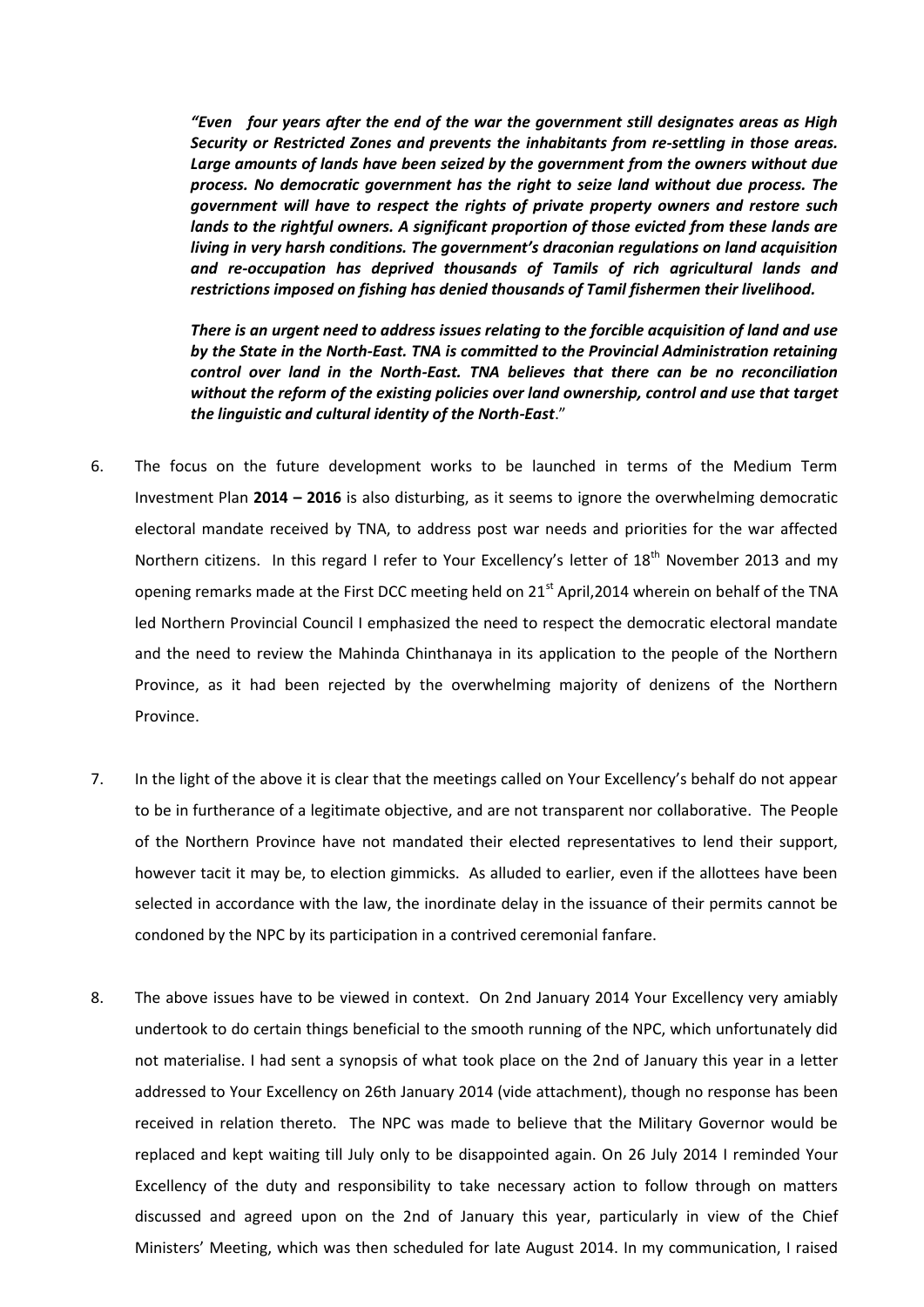three important matters which related directly to the effective conduct of the civilian administration in the Northern Province, namely, the change of Governor and Chief Secretary, transfer of Presidential Task Force programmes to the NPC and the importance of a Multilateral Needs' Assessment of NP as per the precedent established in 2003 in the aftermath of the Cease Fire Agreement for the sustainable reconstruction and development of Northern Province. Please find attached my communication for your kind reference. I also place on record that to date I have not had a response from Your Excellency in that regard. In the letter I addressed to Your Excellency when I was invited to accompany Your Excellency to meet Prime Minister Modi, I reiterated the concerns we had and my unwillingness to portray a picture of co-operation when the ground reality was very different.

- 9. Having carefully discussed the proposed meeting with my Board of Ministers and Chairman of the Council and considering the foregoing, we have decided that it would be inappropriate for us to attend the 13<sup>th</sup> October Meeting as well as other politically motivated meetings in the Northern Province, particularly when in reality the NPC and the Tamil Speaking Peoples are continuing to be marginalized.
- 10. The fact that the NPC has been bypassed in this endeavour also highlights the practical impotency and hollowness of the  $13<sup>th</sup>$  Amendment, as does the allocation and usage of funds to the NPC. Much government propaganda was employed to state that the NPC was the beneficiary of nearly 6 Billion Rupees for the year 2014 and that only a small portion of it had been utilised by the NPC, when in fact, the NPC was allocated only 1875 million while a sum of 3955 million is being used directly by the Central Government. Still further the NPC has responsibly and prudently utilised the amount allocated to it, with a very significant portion already committed, though not spent, on required projects. The extension of the tenure of the military governor, the continuation in service of an openly hostile and un-cooperative chief secretary in violation of the law, continued militarization and the marginalisation of the NPC in the governance of the Northern Province, including the dominance of the Central Government structures such as the Government Agent and District Secretary in respect of functions that should properly be administered by the Provincial Council, the surreptitious land grabbing permitted to take place within the territorial limits of the Northern Province all make the case for greater devolution far more eloquently than the Joint Statements issued by Your Excellency with the UN Secretary General in May 2009 and the Prime Minister of India in January 2010 to develop the Thirteenth Amendment beyond its current boundaries. At Your Excellency's more recent speech at the UN General Assembly in September 2014, Your Excellency asserted that democratic structures have been restored in the Northern Province. No doubt, Your Excellency is aware that democracy entails more than the holding of elections and requires elected